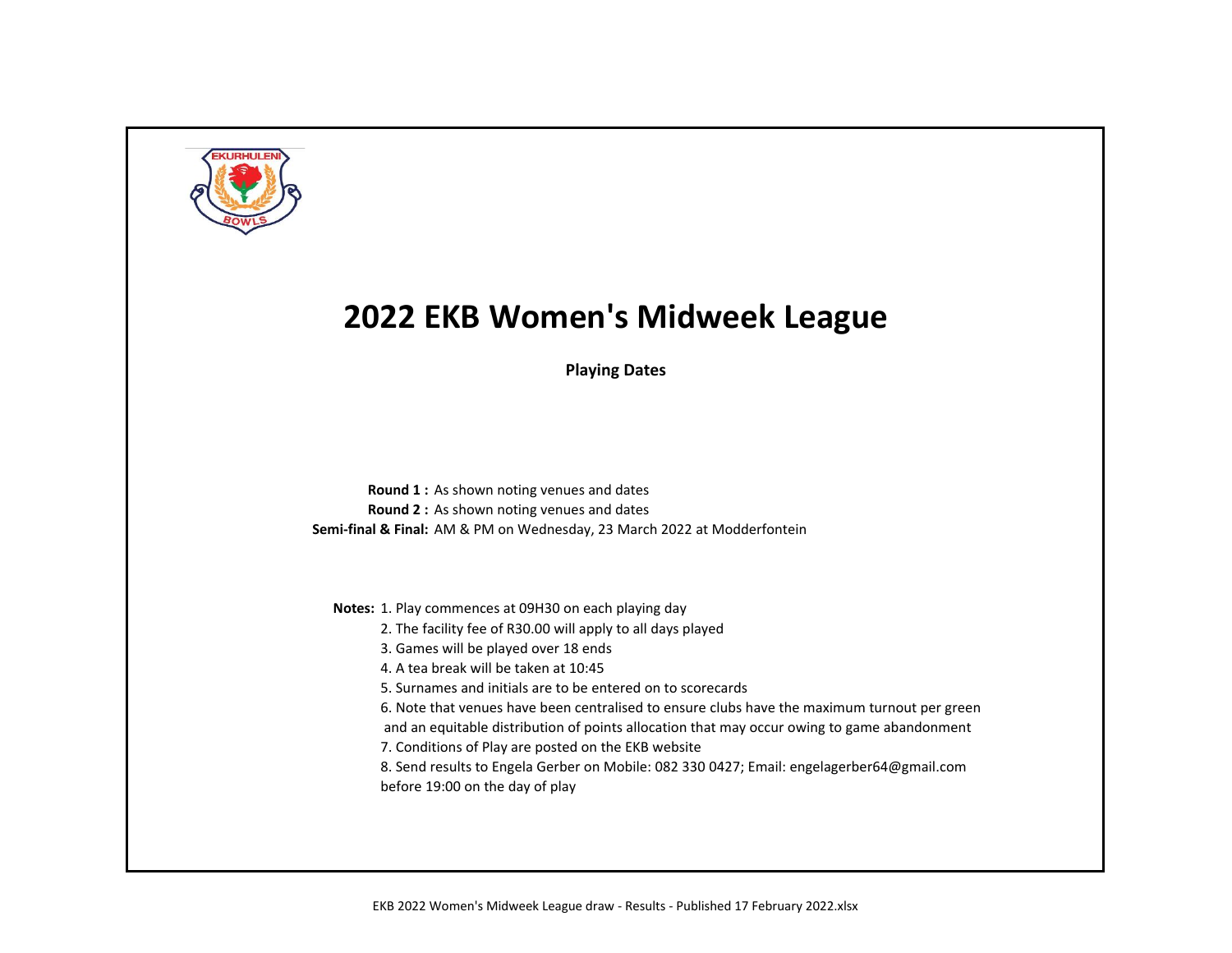

| BOWLS                   |                                                                                        |                         |                    |                |                |                                |                         |                 |                 |                |                         |                         |                        |                 | <b>Section A</b> |                         |                |                   |                |                |                         |                         |                  |                |                |                         |                |                      |          |              |
|-------------------------|----------------------------------------------------------------------------------------|-------------------------|--------------------|----------------|----------------|--------------------------------|-------------------------|-----------------|-----------------|----------------|-------------------------|-------------------------|------------------------|-----------------|------------------|-------------------------|----------------|-------------------|----------------|----------------|-------------------------|-------------------------|------------------|----------------|----------------|-------------------------|----------------|----------------------|----------|--------------|
|                         |                                                                                        |                         | M Egan             |                |                |                                |                         | G de Jager      |                 |                |                         |                         | <b>D</b> Dold          |                 |                  |                         |                | <b>T</b> Hattingh |                |                |                         |                         | <b>E</b> Nisbet  |                |                | R Mokoena               |                |                      |          |              |
|                         |                                                                                        |                         | <b>Alberton</b>    |                |                |                                |                         | <b>Boksburg</b> |                 |                |                         |                         | <b>Kempton Park</b>    |                 |                  | <b>Springs Town</b>     |                |                   |                |                |                         |                         | <b>Lake Club</b> |                |                | <b>Modderbee CS</b>     |                |                      |          |              |
|                         | $\mathbf{1}$                                                                           |                         |                    | <b>Shots</b>   |                | $\overline{2}$<br><b>Shots</b> |                         |                 |                 |                | $\overline{\mathbf{3}}$ |                         | <b>Shots</b>           |                 |                  | 4                       |                | <b>Shots</b>      |                |                | 5                       |                         | <b>Shots</b>     |                |                | 6                       |                | <b>Shots</b>         |          |              |
| Date & times            | Opp.                                                                                   | Rink                    | $\bar{\mathbf{e}}$ | <b>Against</b> | Points         | Opp.                           | Rink                    | ទ្ធ             | <b>Against</b>  | Points         | Opp.                    | Rink                    | 혼                      | <b>Against</b>  | Points           | Opp.                    | Rink           | Ğ                 | <b>Against</b> | Points         | Opp.                    | Rink                    | $\bf \bar{e}$    | Against        | Points         | Opp.                    | Rink           | $\tilde{\mathbf{g}}$ | Against  | Points       |
| <b>Round: 1</b>         |                                                                                        |                         |                    |                |                |                                |                         |                 |                 |                |                         |                         |                        |                 |                  |                         |                |                   |                |                |                         |                         |                  |                |                |                         |                |                      |          |              |
| Alberton, 5 Jan 22      | 2                                                                                      | 6 <sup>1</sup>          | 18                 | 12             | $\overline{2}$ | $\mathbf{1}$                   | 6 <sup>1</sup>          | 12              | 18              | $\overline{0}$ | 41                      | $\mathbf{2}$            | 12                     | 29              | $\mathbf{0}$     | 3                       | $\mathbf{2}$   | 29                | 12             | 2              | 6 <sup>1</sup>          | 4                       | 32               | 5              | $\overline{2}$ | 51                      | 4              | 5 <sup>1</sup>       | 32       | 0            |
| Boksburg, 12 Jan 22     | $\overline{\mathbf{3}}$                                                                | 51                      | 24                 | 10             | $\overline{2}$ | 6                              | $\overline{\mathbf{3}}$ | 26              | $\overline{7}$  | $\overline{2}$ | 1 <sup>1</sup>          | 51                      | 10 <sup>1</sup>        | 24              | $\overline{0}$   | 5                       | 6 <sup>1</sup> | 14                | 15             | 0              | $\overline{4}$          | 6                       | 15               | 14             | $\overline{2}$ | $\overline{\mathbf{2}}$ | 3              | $\overline{7}$       | 26       | 0            |
| Kempton Park, 19 Jan 22 | $\overline{4}$                                                                         | $\overline{4}$          | 10 <sup>1</sup>    | 10             |                | 5                              | 2                       | 10 <sup>1</sup> | 10 <sup>1</sup> | 1              | 6 <sup>1</sup>          | $\mathbf{1}$            | 10 <sup>1</sup>        | 10 <sup>1</sup> | $1\vert$         | 11                      | 4              | 10                | 10             | 1              | $\mathbf{2}$            | 2                       | 10               | 10             | 1              | 3                       | 1I             | 10 <sup>1</sup>      | 10       |              |
| Springs Town, 26 Jan 22 | 5                                                                                      | 1                       | 18                 | 13             | 2              | $\mathbf{3}$                   | 4                       | 15              | 12              | 2              | $\overline{2}$          | 4                       | 12                     | 15              | $\overline{0}$   | <b>6</b>                | 5 <sub>l</sub> | 28                | 9              | $\overline{2}$ | 1                       | 1                       | 13               | 18             | $\Omega$       |                         |                | $\overline{9}$       | 28       | 0            |
| Lake Club, 2 Feb 22     | 61                                                                                     | 21                      | 25                 | 9              | $\overline{2}$ | 4                              | 1                       | 18              | 14              | $\overline{2}$ | 5 <sup>1</sup>          | 31                      | 12                     | 19              | $\Omega$         | 2 <sup>1</sup>          | $\mathbf{1}$   | 14                | 18             | 0              | $\overline{\mathbf{3}}$ | $\overline{\mathbf{3}}$ | 19               | 12             | $\overline{2}$ |                         | $\mathbf{2}$   | 9 <sub>l</sub>       | 25       | 0            |
| <b>Round: 2</b>         |                                                                                        |                         |                    |                |                |                                |                         |                 |                 |                |                         |                         |                        |                 |                  |                         |                |                   |                |                |                         |                         |                  |                |                |                         |                |                      |          |              |
| Alberton, 9 Feb 22      | $\overline{2}$                                                                         | $\mathbf{1}$            | 20                 | 17             | $\overline{2}$ | $\mathbf{1}$                   | $\mathbf{1}$            | 17              | 20              | $\overline{0}$ | $\overline{4}$          | 5 <sup>1</sup>          | 13                     | 23              | $\overline{0}$   | $\overline{\mathbf{3}}$ | 5              | 23                | 13             | $\overline{2}$ | 6 <sup>1</sup>          | $\overline{\mathbf{3}}$ | 26               | 8              | $\overline{2}$ | 51                      | 3              | 8                    | 26       | 0            |
| Boksburg, 16 Feb 22     | $\overline{\mathbf{3}}$                                                                | 21                      | 31                 | 10             | $\overline{2}$ | $6 \mid$                       | 4                       | 16              | 14              | $\overline{2}$ | 1                       | $\overline{2}$          | 10                     | 31              | $\overline{0}$   | 5                       | 1              | 23                | 12             | 2              | 4                       | 1                       | 12               | 23             | $\Omega$       | 2                       | 4              | 14                   | 16       | 0            |
| Kempton Park, 23 Feb 22 | $\overline{4}$                                                                         | $\overline{\mathbf{3}}$ |                    |                | $\Omega$       | 5 <sup>1</sup>                 | 5                       |                 |                 | $\Omega$       | 6 <sup>1</sup>          | 6                       |                        |                 | $\Omega$         | 1 <sup>1</sup>          | $\mathbf{3}$   | $\Omega$          | $\Omega$       | $\Omega$       | 2 <sub>l</sub>          | 5                       | $\Omega$         | οI             | $\Omega$       | $\overline{\mathbf{3}}$ | 6 <sup>1</sup> | $\mathbf{0}$         | $\Omega$ | $\Omega$     |
| Springs Town, 2 Mar 22  | 5                                                                                      | 6 <sup>1</sup>          |                    |                | $\Omega$       | $\mathbf{3}$                   | 3                       |                 |                 | 0              | $\mathbf{2}$            | $\overline{\mathbf{3}}$ | $\Omega$               | $\mathbf{0}$    | $\overline{0}$   | 6 <sup>1</sup>          | $\overline{2}$ |                   |                | 0              | $\mathbf{1}$            | 6                       | 0                | $\overline{0}$ | $\Omega$       | Δ                       | $\mathbf{2}$   | $\overline{0}$       | $\Omega$ | 0            |
| Lake Club, 16 Mar 22    | 6 <sup>1</sup>                                                                         | 5                       |                    |                | $\Omega$       | $\overline{4}$                 | 6                       |                 |                 | $\Omega$       | 5                       | 4                       |                        |                 | $\Omega$         | 2 <sub>l</sub>          | 6              | $\overline{0}$    | $\overline{0}$ | 0              | 3 <sup>1</sup>          | 4                       | $\mathbf 0$      | $\mathbf 0$    | 0              | 1                       | 51             | $\mathbf{0}$         | 0        | 0            |
|                         |                                                                                        |                         | 146                | -81            | 13             |                                |                         | 114             | 95              | 9 <sub>l</sub> |                         |                         |                        | 79 151          | $\mathbf{1}$     |                         |                | 141               | 89             | 9              |                         |                         | 127              | 90I            | 9              |                         |                |                      | 62 163   | $\mathbf{1}$ |
|                         |                                                                                        | Shot Diff.              |                    | 65             |                |                                | Shot Diff.              |                 | 19              |                |                         |                         | Shot Diff. -72         |                 |                  |                         | Shot Diff.     |                   | 52             |                |                         | Shot Diff.              |                  | 37             |                |                         |                | Shot Diff. ###       |          |              |
|                         | Shot % 1,20<br>Shot % 0,52<br>Shot % 1,58<br>Shot % 1,41<br>Shot % 0,38<br>Shot % 1,80 |                         |                    |                |                |                                |                         |                 |                 |                |                         |                         |                        |                 |                  |                         |                |                   |                |                |                         |                         |                  |                |                |                         |                |                      |          |              |
|                         |                                                                                        |                         |                    |                |                |                                |                         |                 |                 |                |                         |                         | <b>Section winner:</b> |                 |                  |                         |                |                   |                |                |                         |                         |                  |                |                |                         |                |                      |          |              |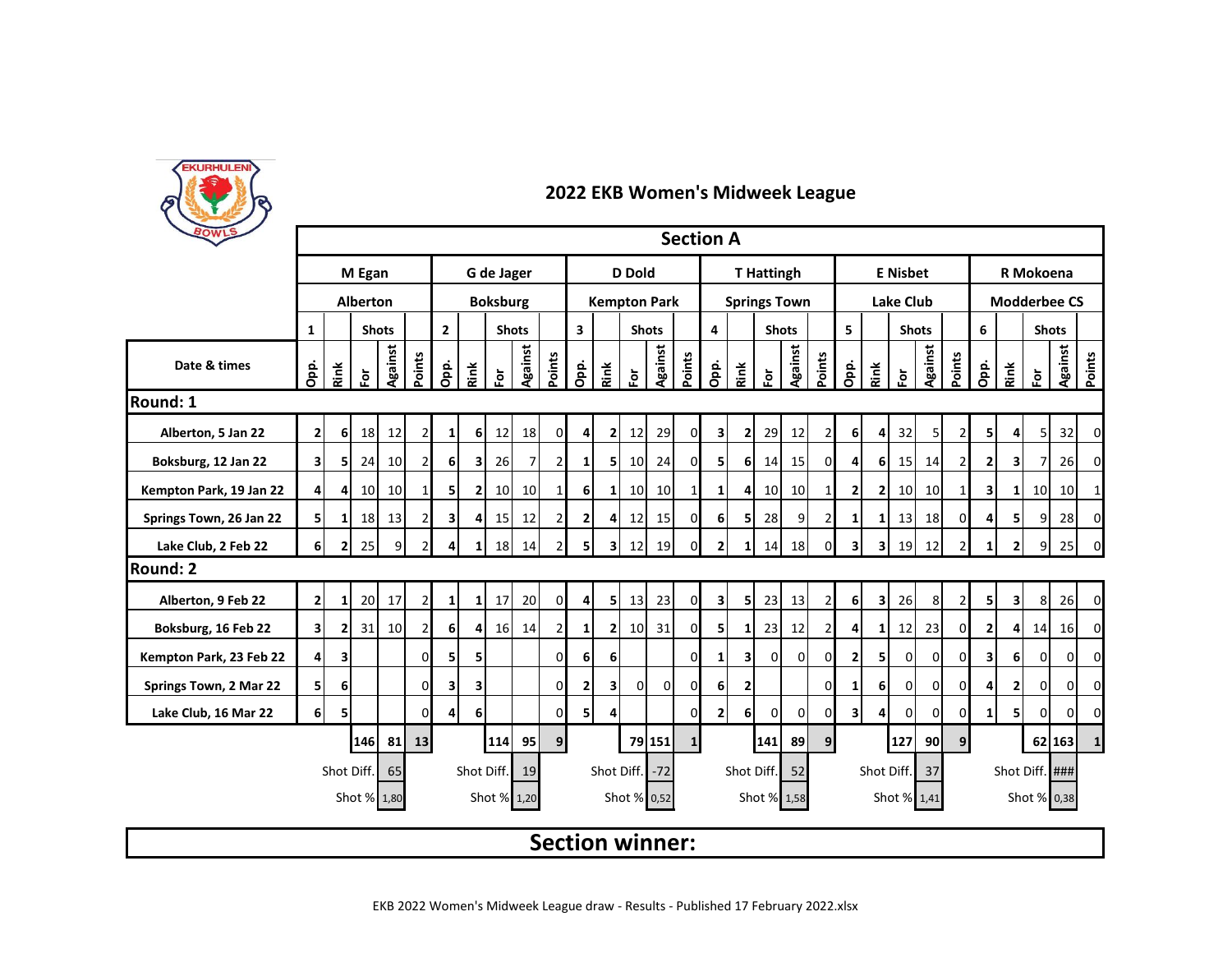

| BOWLS                   |                         |                |                 |              |                |                                |                         |                 |                 |                                         |                     |                  |                        |                         | <b>Section B</b> |                     |                |                 |                |                         |                |                           |                 |                 |                |                         |                         |                  |                |                |  |  |  |
|-------------------------|-------------------------|----------------|-----------------|--------------|----------------|--------------------------------|-------------------------|-----------------|-----------------|-----------------------------------------|---------------------|------------------|------------------------|-------------------------|------------------|---------------------|----------------|-----------------|----------------|-------------------------|----------------|---------------------------|-----------------|-----------------|----------------|-------------------------|-------------------------|------------------|----------------|----------------|--|--|--|
|                         |                         |                | J Broodryk      |              |                |                                |                         | C Mills         |                 |                                         |                     |                  | <b>M</b> Rheeder       |                         |                  |                     |                | <b>E</b> Ragusa |                |                         |                |                           | <b>T</b> Graham |                 |                |                         |                         |                  |                |                |  |  |  |
|                         |                         |                | <b>Alberton</b> |              |                |                                |                         | <b>Boksburg</b> |                 |                                         | <b>Kempton Park</b> |                  |                        |                         |                  | <b>Springs Town</b> |                |                 |                |                         |                | <b>Delville Germiston</b> |                 |                 |                |                         |                         | <b>Northmead</b> |                |                |  |  |  |
|                         | $\mathbf{1}$            |                |                 | <b>Shots</b> |                | $\overline{2}$<br><b>Shots</b> |                         |                 |                 | $\overline{\mathbf{3}}$<br><b>Shots</b> |                     |                  |                        | $\overline{\mathbf{4}}$ | <b>Shots</b>     |                     |                | 5.              | <b>Shots</b>   |                         |                |                           | 6               | <b>Shots</b>    |                |                         |                         |                  |                |                |  |  |  |
| Date & times            | Opp.                    | Rink           | $\bf \bar{e}$   | Against      | Points         | Opp.                           | Rink                    | 효               | Against         | Points                                  | <u>ခဲ့</u>          | Rink             | ō.                     | Against                 | Points           | Opp.                | Rink           | èĭ              | Against        | Points                  | Opp.           | Rink                      | è               | Against         | Points         | Opp.                    | Rink                    | $\bf \bar{e}$    | <b>Against</b> | Points         |  |  |  |
| Round: 1                |                         |                |                 |              |                |                                |                         |                 |                 |                                         |                     |                  |                        |                         |                  |                     |                |                 |                |                         |                |                           |                 |                 |                |                         |                         |                  |                |                |  |  |  |
| Boksburg, 5 Jan 22      | $\overline{2}$          | 6              | 19              | 18           | $\overline{2}$ | $1\vert$                       | 6 <sup>1</sup>          | 18              | 19              | $\mathbf 0$                             | $\boldsymbol{4}$    | $\overline{2}$   | 17                     | 20                      | $\overline{0}$   | 3                   | $\mathbf{2}$   | <b>20</b>       | 17             | 2                       | 6 <sup>1</sup> | 4                         | 20              | 11              | $\overline{2}$ | 51                      | $\overline{4}$          | 11               | 20             | 0              |  |  |  |
| Kempton Park, 12 Jan 22 | $\overline{\mathbf{3}}$ | 51             | 20              | 12           | $\mathcal{P}$  | 6                              | $\mathbf{3}$            | 24              | 17              | $\overline{2}$                          | 1 <sup>1</sup>      | 5                | 12                     | 20                      | $\mathbf{0}$     | 51                  | 6              | 8               | 32             | 0                       | $\overline{4}$ | 6                         | 32              | 8               | $\overline{2}$ | 2                       | 31                      | 17               | 24             | 0              |  |  |  |
| Springs Town, 19 Jan 22 | $\overline{4}$          | 4              | 10 <sup>1</sup> | 10           | 1              | 5                              | $\mathbf{2}$            | 10              | 10 <sup>1</sup> | $\mathbf{1}$                            | 6                   | $1\vert$         | 10 <sup>1</sup>        | 10 <sup>1</sup>         | 1 <sup>1</sup>   | $1\vert$            | 4              | 10 <sup>1</sup> | 10             | 1                       | $\mathbf{2}$   | 2                         | 10 <sup>1</sup> | 10 <sup>1</sup> | 1              | 3                       | $\mathbf{1}$            | 10               | 10             | $\mathbf{1}$   |  |  |  |
| Delville, 26 Jan 22     | 5                       |                | 10 <sup>1</sup> | 17           | $\Omega$       | зI                             | $\overline{4}$          | 20              | 11              | $\overline{2}$                          | 2 <sub>1</sub>      | $\overline{4}$   | 11                     | 20                      | $\overline{0}$   | 6 <sup>1</sup>      | 51             | 17              | 22             | 0                       | 1              | 1                         | 17              | 10              | $\overline{2}$ |                         | 51                      | 22               | 17             | $\overline{2}$ |  |  |  |
| Alberton, 2 Feb 22      | 6 <sup>1</sup>          | 2              | 19              | 18           |                | 4                              | $\mathbf{1}$            | 15              | 20              | $\Omega$                                | 5                   | 3I               | 14                     | 18                      | $\overline{0}$   | $\overline{2}$      | $\mathbf{1}$   | 20              | 15             | $\overline{2}$          | 3 <sup>1</sup> | 3                         | 18              | 14              | $\overline{2}$ | 1                       | $\mathbf{2}$            | 18               | 19             | 0              |  |  |  |
| <b>Round: 2</b>         |                         |                |                 |              |                |                                |                         |                 |                 |                                         |                     |                  |                        |                         |                  |                     |                |                 |                |                         |                |                           |                 |                 |                |                         |                         |                  |                |                |  |  |  |
| Boksburg, 9 Feb 22      | $\overline{2}$          | 1              | 15              | 20           | $\Omega$       | 1                              | $1\overline{ }$         | 20              | 15              | $\overline{2}$                          | $\boldsymbol{4}$    | 5 <sup>1</sup>   | 9                      | 17                      | $\circ$          | 3                   | 51             | 17              | 9              | $\overline{2}$          | 6              | 3I                        | 14              | 28              | $\Omega$       | 51                      | $\overline{\mathbf{3}}$ | 28               | 14             | $\overline{2}$ |  |  |  |
| Kempton Park, 16 Feb 22 | $\overline{\mathbf{3}}$ | $\overline{2}$ | 12              | 15           | $\Omega$       | <sup>6</sup>                   | $\overline{4}$          | 20              | 13              | $\overline{2}$                          | 1 <sup>1</sup>      | $\overline{2}$   | 15                     | 12                      | $\overline{2}$   | 51                  | $\mathbf{1}$   | 13              | 20             | 0                       | 4              | 1                         | 20              | 13              | $\overline{2}$ |                         |                         | 13               | 20             | $\Omega$       |  |  |  |
| Springs Town, 23 Feb 22 | $\overline{4}$          | 3              |                 |              | $\Omega$       | 51                             | 5 <sub>l</sub>          |                 |                 | <sub>0</sub>                            | 6 <sup>1</sup>      | $6 \overline{6}$ |                        |                         | $\mathbf{0}$     | $\mathbf{1}$        | 31             | $\mathbf{0}$    | $\overline{0}$ | $\overline{0}$          | 2 <sub>1</sub> | 5 <sub>l</sub>            | $\overline{0}$  | Οl              | $\Omega$       | $\overline{\mathbf{3}}$ | 61                      | $\overline{0}$   | οI             | $\overline{0}$ |  |  |  |
| Delville, 2 Mar 22      | 5                       | 6              |                 |              | $\Omega$       | 3                              | $\overline{\mathbf{3}}$ |                 |                 | $\Omega$                                | 2                   | $\mathbf{3}$     | Οl                     | $\overline{0}$          | $\mathbf{0}$     | 6 <sup>1</sup>      | $\overline{2}$ |                 |                | 0                       | 1              | 6                         | 0               | $\Omega$        | $\Omega$       | Δ                       | 2                       | $\Omega$         | $\Omega$       | 0              |  |  |  |
| Alberton, 16 Mar 22     | 6 <sup>1</sup>          | 5              |                 |              | $\Omega$       | $\overline{4}$                 | 6                       |                 |                 | $\Omega$                                | 5 <sub>1</sub>      | 4                |                        |                         | $\overline{0}$   | 2 <sub>1</sub>      | 6              | $\Omega$        | $\overline{0}$ | 0                       | 3 <sup>1</sup> | 4                         | $\Omega$        | $\Omega$        |                | 1                       | 51                      | $\Omega$         | $\Omega$       | $\Omega$       |  |  |  |
|                         |                         |                |                 | 105 110      | $\overline{7}$ |                                |                         |                 | 127 105         | 9                                       |                     |                  |                        | 88 117                  | 3 <sup>l</sup>   |                     |                |                 | 105 125        | $\overline{\mathbf{z}}$ |                |                           | 131             | 94              | 11             |                         |                         | 119 124          |                | 5 <sub>l</sub> |  |  |  |
|                         |                         | Shot Diff.     |                 | $-5$         |                |                                |                         | Shot Diff.      | 22              |                                         |                     |                  | Shot Diff.             | $-29$                   |                  |                     | Shot Diff.     |                 | $-20$          |                         |                |                           | Shot Diff.      | 37              |                | Shot Diff.<br>-5        |                         |                  |                |                |  |  |  |
|                         |                         |                |                 | Shot % 0,95  |                |                                |                         | Shot % 1,21     |                 |                                         |                     |                  | Shot % 0,75            |                         |                  |                     |                | Shot % 0,84     |                |                         |                |                           | Shot % 1,39     |                 |                |                         |                         | Shot % 0,96      |                |                |  |  |  |
|                         |                         |                |                 |              |                |                                |                         |                 |                 |                                         |                     |                  | <b>Section winner:</b> |                         |                  |                     |                |                 |                |                         |                |                           |                 |                 |                |                         |                         |                  |                |                |  |  |  |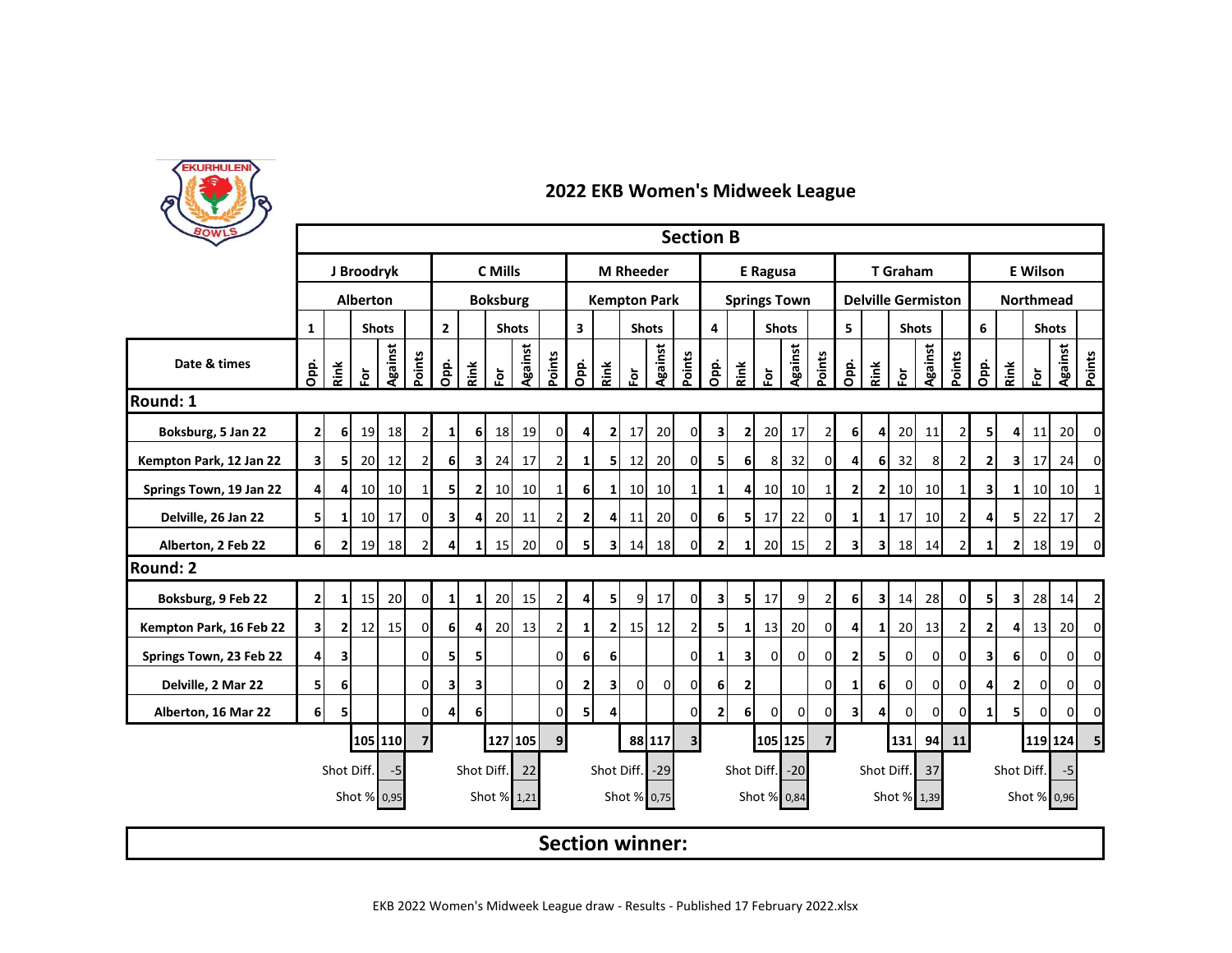

| BOWLS                | <b>Section C</b><br>C de Villiers<br>K van Kuijeren<br><b>S</b> Buncombe |                |                  |                 |                |                             |                         |                 |                           |                                         |                  |                  |                         |                |                 |                |                |                 |                 |                |                         |                |                 |                |                |                 |                         |               |                          |
|----------------------|--------------------------------------------------------------------------|----------------|------------------|-----------------|----------------|-----------------------------|-------------------------|-----------------|---------------------------|-----------------------------------------|------------------|------------------|-------------------------|----------------|-----------------|----------------|----------------|-----------------|-----------------|----------------|-------------------------|----------------|-----------------|----------------|----------------|-----------------|-------------------------|---------------|--------------------------|
|                      |                                                                          |                | <b>M</b> Hannah  |                 |                |                             |                         |                 |                           |                                         |                  |                  | <b>M</b> Lowery         |                |                 |                |                |                 |                 |                |                         |                |                 |                | Bye            |                 |                         |               |                          |
|                      |                                                                          |                | <b>Benoni CC</b> |                 |                |                             |                         |                 | <b>Delville Germiston</b> |                                         |                  |                  | <b>Northmead</b>        |                |                 |                |                | <b>Edenvale</b> |                 |                |                         |                | Reading         |                |                |                 |                         |               |                          |
|                      | $\mathbf{1}$                                                             |                |                  | <b>Shots</b>    |                | $2^{\circ}$<br><b>Shots</b> |                         |                 |                           | $\overline{\mathbf{3}}$<br><b>Shots</b> |                  |                  | $\overline{\mathbf{4}}$ |                | <b>Shots</b>    |                |                | 5               |                 | <b>Shots</b>   |                         |                | 6               | <b>Shots</b>   |                |                 |                         |               |                          |
| Date & times         | Opp.                                                                     | Rink           | $\bf \bar{e}$    | Against         | Points         | Opp.                        | Rink                    | $\bf \bar{e}$   | <b>Against</b>            | Points                                  | Opp.             | Rink             | ទ្                      | Against        | Points          | Opp.           | Rink           | $\bf \bar{e}$   | Against         | Points         | Opp.                    | Rink           | è               | Against        | Points         | Opp.            | Rink                    | $\bf \bar{e}$ | <b>Against</b><br>Points |
| Round: 1             |                                                                          |                |                  |                 |                |                             |                         |                 |                           |                                         |                  |                  |                         |                |                 |                |                |                 |                 |                |                         |                |                 |                |                |                 |                         |               |                          |
| Benoni CC, 5 Jan 22  | $\mathbf{2}$                                                             | 6              | 19               | 11              | $\overline{2}$ | $1\vert$                    | 6 <sup>1</sup>          | 11              | 19                        | $\overline{0}$                          | $\boldsymbol{4}$ | $\mathbf{2}$     | 9                       | 23             | $\mathbf{0}$    | 3              | $\mathbf{2}$   | 23              | 9               | 2              | 6                       | 4              |                 | Bye            |                | 51              | 4                       |               | Bye                      |
| Delville, 12 Jan 22  | $\overline{\mathbf{3}}$                                                  | 5              | 11               | 21              | $\Omega$       | 6                           | $\overline{\mathbf{3}}$ |                 | Bye                       |                                         | 1 <sup>1</sup>   | 51               | 21                      | 11             | $\overline{2}$  | 5              | 6 <sup>1</sup> | 20              | 10              | $\overline{2}$ | 4                       | 6              | 10              | 20             | $\Omega$       | $\mathbf{2}$    | 3                       |               | Bye                      |
| Northmead, 19 Jan 22 | $\overline{4}$                                                           | 4              | 10 <sup>1</sup>  | 10 <sup>1</sup> | 11             | 5                           | $\mathbf{2}$            | 10 <sup>1</sup> | 10 <sup>1</sup>           | $\mathbf{1}$                            | 6                | 1                |                         | Bye            |                 | 1 <sup>1</sup> | 4              | 10 <sup>1</sup> | 10 <sup>1</sup> | 1              | $\overline{2}$          | $\overline{2}$ | 10 <sup>1</sup> | 10             | -1             | 3               | 1                       |               | Bye                      |
| Edenvale, 26 Jan 22  | 5                                                                        | 1              | 17               | 21              | $\Omega$       | 31                          | 4                       | 21              | 8                         | $\overline{2}$                          | 2 <sub>l</sub>   | 4                | 8 <sup>1</sup>          | 21             | $\mathbf{0}$    | 6 <sup>1</sup> | 51             |                 | Bye             |                | 1                       | 1              | 21              | 17             | $\overline{2}$ | Δ               | 51                      |               | Bye                      |
| Reading, 2 Feb 22    | <sup>6</sup>                                                             | $\overline{2}$ |                  | Bye             |                | 4                           | $\mathbf{1}$            | 25              | 13                        | $\overline{2}$                          | 5 <sup>1</sup>   | 3I               | 14                      | 14             | $1\overline{ }$ | $\overline{2}$ | $\mathbf{1}$   | 13              | 25              | 0              | $\overline{\mathbf{3}}$ | 31             | 14              | 14             |                | 1               | $\mathbf{2}$            |               | Bye                      |
| Round: 2             |                                                                          |                |                  |                 |                |                             |                         |                 |                           |                                         |                  |                  |                         |                |                 |                |                |                 |                 |                |                         |                |                 |                |                |                 |                         |               |                          |
| Benoni CC, 9 Feb 22  | $\overline{2}$                                                           | 1              | 16               | 15 <sup>1</sup> | $\overline{2}$ | 1                           | $1\overline{1}$         | 15              | 16                        | $\overline{0}$                          | 4 <sup>1</sup>   | 5 <sub>l</sub>   | 9                       | 26             | $\overline{0}$  | 3              | 5              | 26              | 9               | 2              | 6                       | 3              |                 | Bye            |                | 51              | $\overline{\mathbf{3}}$ |               | Bye                      |
| Delville, 16 Feb 22  | $\overline{\mathbf{3}}$                                                  | 2              | 19               | 18              | $\overline{2}$ | 6                           | $\overline{4}$          |                 | Bye                       |                                         | $\mathbf{1}$     | $\mathbf{2}$     | 18                      | 19             | $\mathbf{0}$    | 5              | $\mathbf{1}$   | 21              | 17              | 2              | 4                       | 1              | 17              | 21             | $\Omega$       | 2               |                         |               | Bye                      |
| Northmead, 23 Feb 22 | $\overline{4}$                                                           | 3              |                  |                 | <sub>0</sub>   | 51                          | 5                       |                 |                           | $\Omega$                                | 6 <sup>1</sup>   | $6 \overline{6}$ |                         | Bye            |                 | 1 <sup>1</sup> | $\mathbf{3}$   | $\Omega$        | $\Omega$        | $\Omega$       | 2 <sub>l</sub>          | 5 <sub>l</sub> | $\Omega$        | $\overline{0}$ | $\Omega$       | 3               | 6 <sup>1</sup>          |               | Bye                      |
| Edenvale, 26 Jan 22  | 5                                                                        | 6              |                  |                 | $\Omega$       | $\overline{\mathbf{3}}$     | $\overline{\mathbf{3}}$ |                 |                           | <sub>0</sub>                            | 2                | $\mathbf{3}$     | $\Omega$                | $\overline{0}$ | $\mathbf{0}$    | 6              | $\overline{2}$ |                 | Bye             |                | $1\overline{ }$         | 6              | 0               | $\Omega$       | $\Omega$       | Δ               | $\mathbf{2}$            |               | Bye                      |
| Reading, 16 Mar 22   | 6 <sup>1</sup>                                                           | 5              |                  | Bye             |                | $\overline{4}$              | 6                       |                 |                           | $\Omega$                                | 5                | 4                |                         |                | $\overline{0}$  | 2 <sub>l</sub> | 6              | $\mathbf{0}$    | $\overline{0}$  | 0              | $\overline{\mathbf{3}}$ | 4              | 0               | $\mathbf 0$    | $\Omega$       | 1               |                         |               | Bye                      |
|                      |                                                                          |                | 92               | 96              | $\overline{7}$ |                             |                         | 82              | <b>66</b>                 | 5 <sub>l</sub>                          |                  |                  |                         | 79 114         | 3 <sup>l</sup>  |                |                | 113             | <b>80</b>       | 9              |                         |                | 72              | 82             |                |                 |                         | 0             | οI<br>$\mathbf{0}$       |
|                      |                                                                          | Shot Diff.     |                  | $-4$            |                |                             |                         | Shot Diff.      | 16                        |                                         |                  |                  | Shot Diff.              | $-35$          |                 |                | Shot Diff.     |                 | 33              |                |                         | Shot Diff.     |                 | $-10$          |                | Shot Diff.<br>0 |                         |               |                          |
|                      |                                                                          |                |                  | Shot % 0,96     |                |                             |                         | Shot % 1,24     |                           |                                         |                  |                  | Shot % 0,69             |                |                 |                |                |                 | Shot % 1,41     |                |                         |                | Shot % 0,88     |                |                |                 |                         | Shot % ####   |                          |
|                      |                                                                          |                |                  |                 |                |                             |                         |                 |                           |                                         |                  |                  | <b>Section winner:</b>  |                |                 |                |                |                 |                 |                |                         |                |                 |                |                |                 |                         |               |                          |